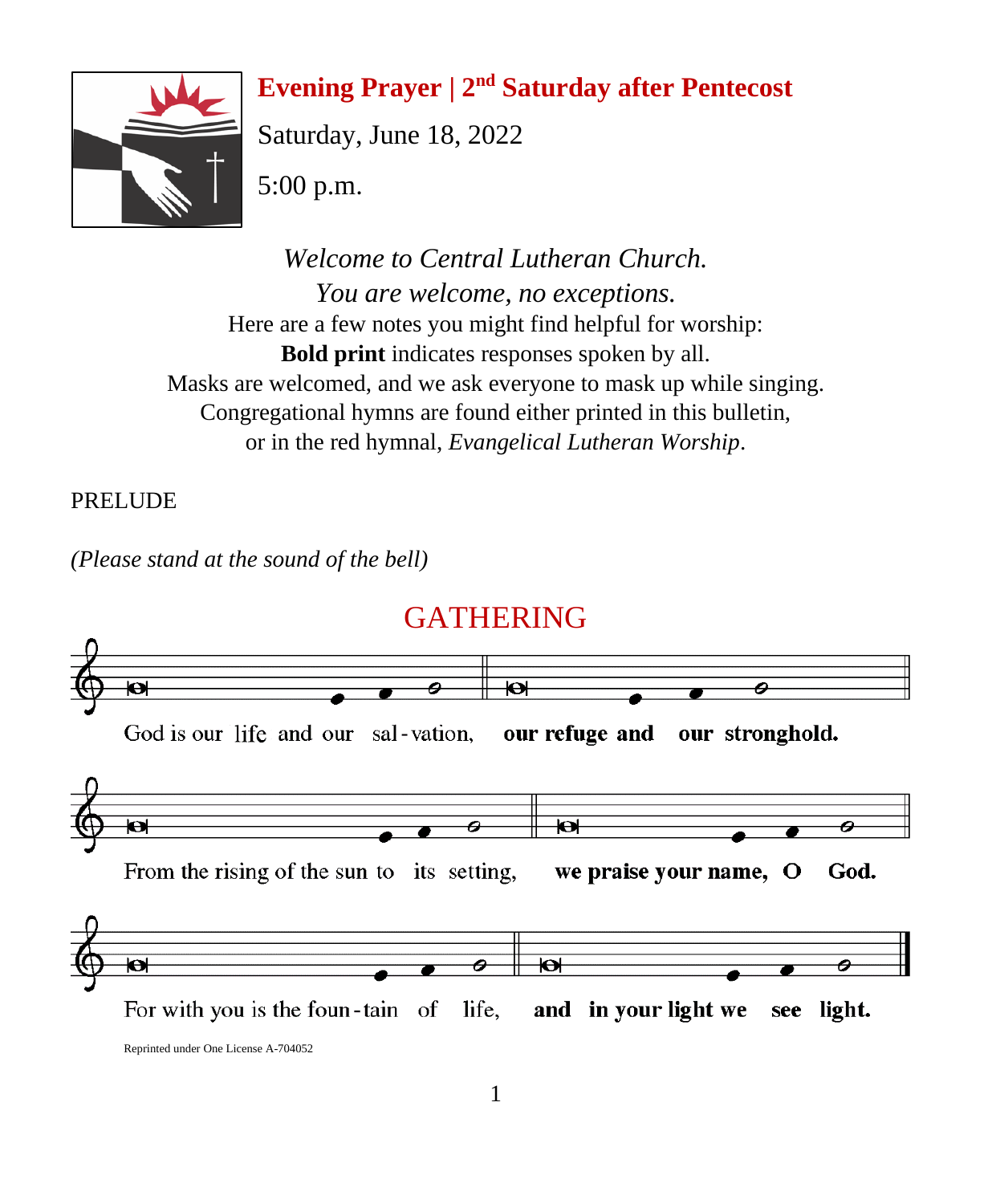HYMN OF LIGHT "Behold, Unveiled the Vesper Skies" *stanza 1: soloist*

*stanzas 2-4: all*



Text: Susan Palo Cherwien, b. 1953 Music: VESPER SKIES, David Cherwien, b. 1957 Text © 2001 Susan Palo Cherwien, admin. Augsburg Fortress Music © 2001 Augsburg Fortress Reprinted under One License A-704052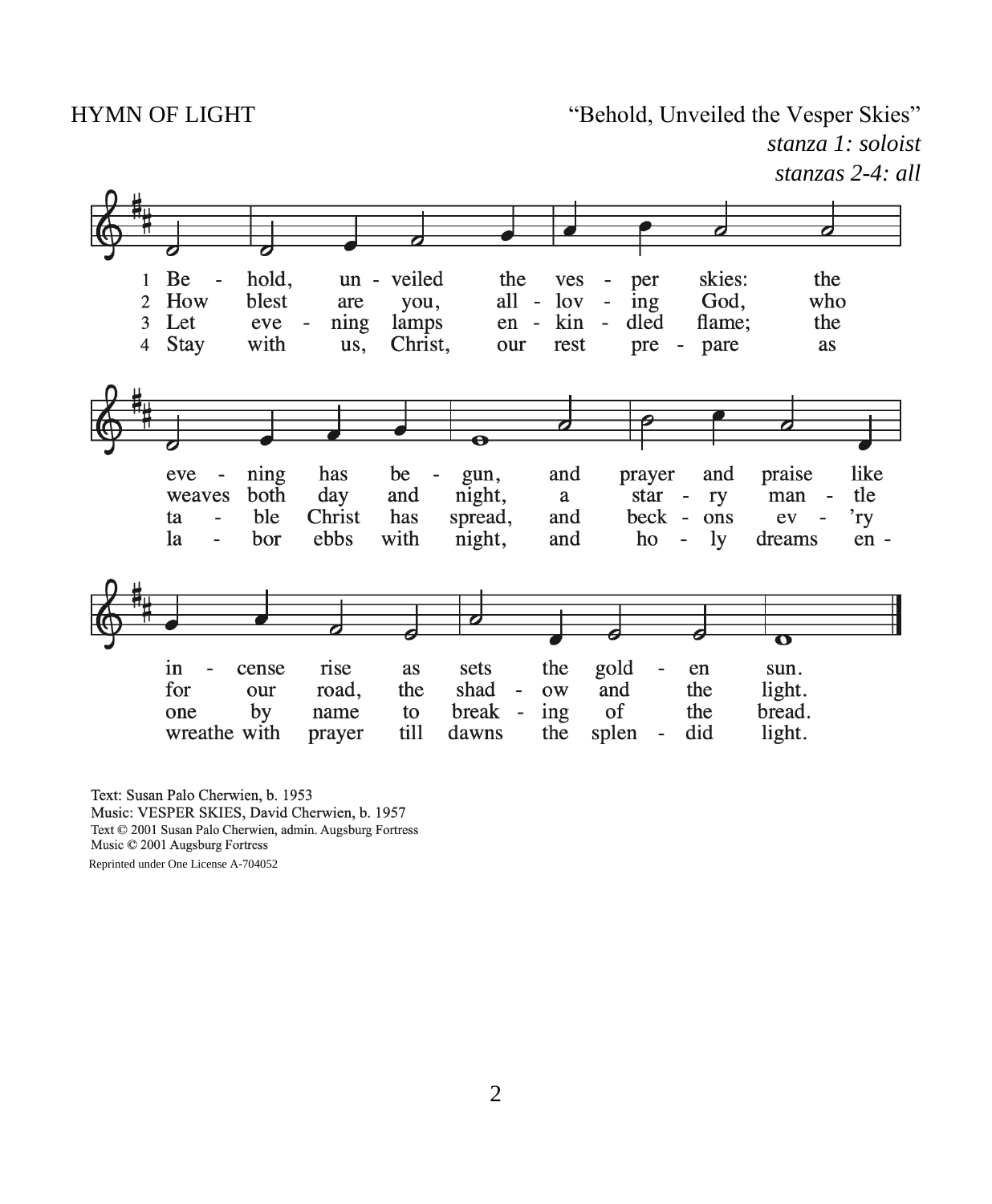#### PRAYER OF THE DAY The Lord be with you. **And also with you.**

Let us pray. Dearest Jesus, you came to set all people free from the things that imprison us. You have made us all your children through your loving and healing faith. Make us all one in your love so that we can care more deeply for one another and declare how much you have done for us. We pray this in your holy name. **Amen.**

*(Please be seated)*

## **WORD**

FIRST READING Galatians 3:23-29

 $^{23}$ Now before faith came, we were imprisoned and guarded under the law until faith would be revealed. <sup>24</sup>Therefore the law was our disciplinarian until Christ came, so that we might be justified by faith. <sup>25</sup>But now that faith has come, we are no longer subject to a disciplinarian, <sup>26</sup>for in Christ Jesus you are all children of God through faith. <sup>27</sup>As many of you as were baptized into Christ have clothed yourselves with Christ. <sup>28</sup>There is no longer Jew or Greek, there is no longer slave or free, there is no longer male and female; for all of you are one in Christ Jesus. <sup>29</sup>And if you belong to Christ, then you are Abraham's offspring, heirs according to the promise.

The Word of the Lord. **Thanks be to God.**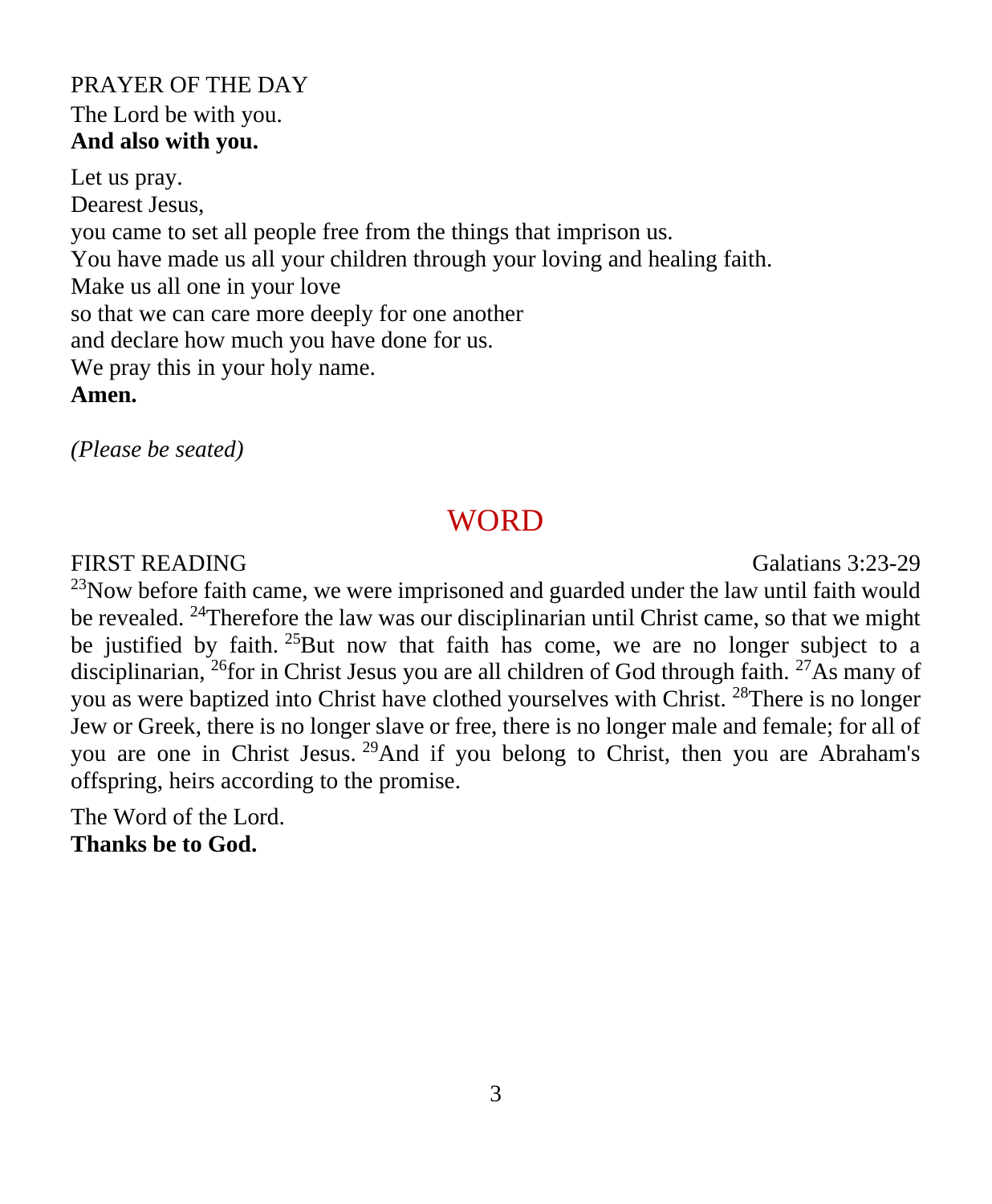#### *(Please stand)*



Music © 1984 Les Presses de Taizé, GIA Publications, Ínc., agent. 7404 S. Mason Ave., Chicago, IL 60638. www.giamusic.com. 800.442.3358. All rights reserved. Used by permission. Reprinted under One License A-704052

GOSPEL Luke 8:26-39

## The Holy Gospel according to Luke. **Glory to you, O Lord.**

<sup>26</sup>Then Jesus and his disciples arrived at the country of the Gerasenes, which is opposite Galilee.  $27$ As he stepped out on land, a man of the city who had demons met him. For a long time he had worn no clothes, and he did not live in a house but in the tombs. <sup>28</sup>When he saw Jesus, he fell down before him and shouted at the top of his voice, "What have you to do with me, Jesus, Son of the Most High God? I beg you, do not torment me" $-$ <sup>29</sup>for Jesus had commanded the unclean spirit to come out of the man. (For many times it had seized him; he was kept under guard and bound with chains and shackles, but he would break the bonds and be driven by the demon into the wilds.)  $^{30}$ Jesus then asked him, "What is your name?" He said, "Legion"; for many demons had entered him. <sup>31</sup>They begged him not to order them to go back into the abyss.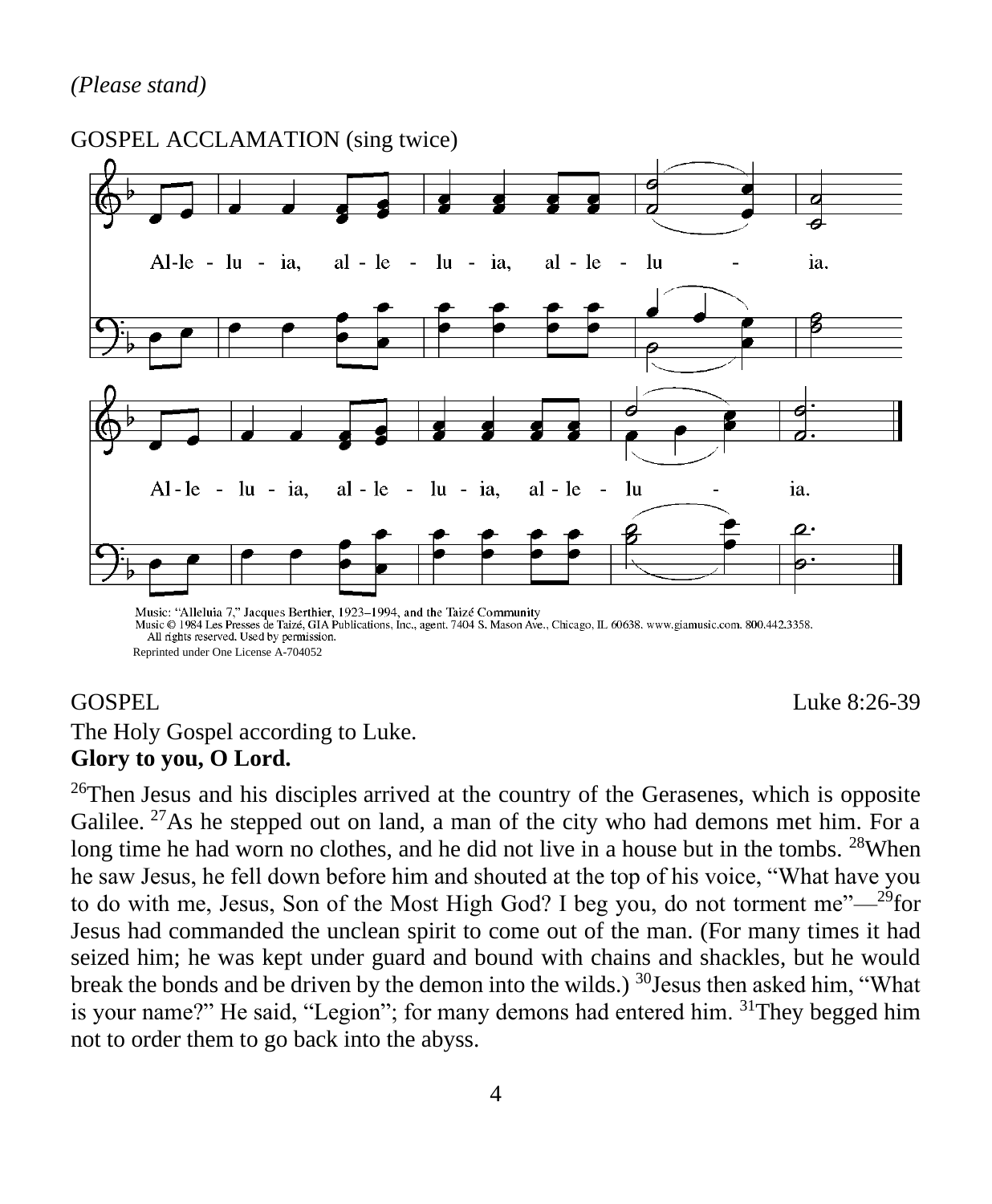$32$ Now there on the hillside a large herd of swine was feeding; and the demons begged Jesus to let them enter these. So he gave them permission.  $33$ Then the demons came out of the man and entered the swine, and the herd rushed down the steep bank into the lake and was drowned.

<sup>34</sup>When the swineherds saw what had happened, they ran off and told it in the city and in the country. <sup>35</sup>Then people came out to see what had happened, and when they came to Jesus, they found the man from whom the demons had gone sitting at the feet of Jesus, clothed and in his right mind. And they were afraid. <sup>36</sup>Those who had seen it told them how the one who had been possessed by demons had been healed.  $37$ Then all the people of the surrounding country of the Gerasenes asked Jesus to leave them; for they were seized with great fear. So he got into the boat and returned. <sup>38</sup>The man from whom the demons had gone begged that he might be with him; but Jesus sent him away, saying, <sup>39</sup> Return to your home, and declare how much God has done for you." So he went away, proclaiming throughout the city how much Jesus had done for him.

The Gospel of the Lord. **Praise to you, O Christ.**

*(Please be seated)*

SERMON

*(Please stand)*

HYMN OF THE DAY **Hymn 843** "Praise the One Who Breaks the Darkness"

#### PRAYERS OF THE CHURCH

As the spirit calls, gathers and enlightens God's people, we pray for the church, the world, and all God's creation.

*Each petition concludes:* God who is with us: **Hear our prayer.**

God of every time and space, we commend these prayers to you trusting that you hold and respond to them in your holy keeping. **Amen.**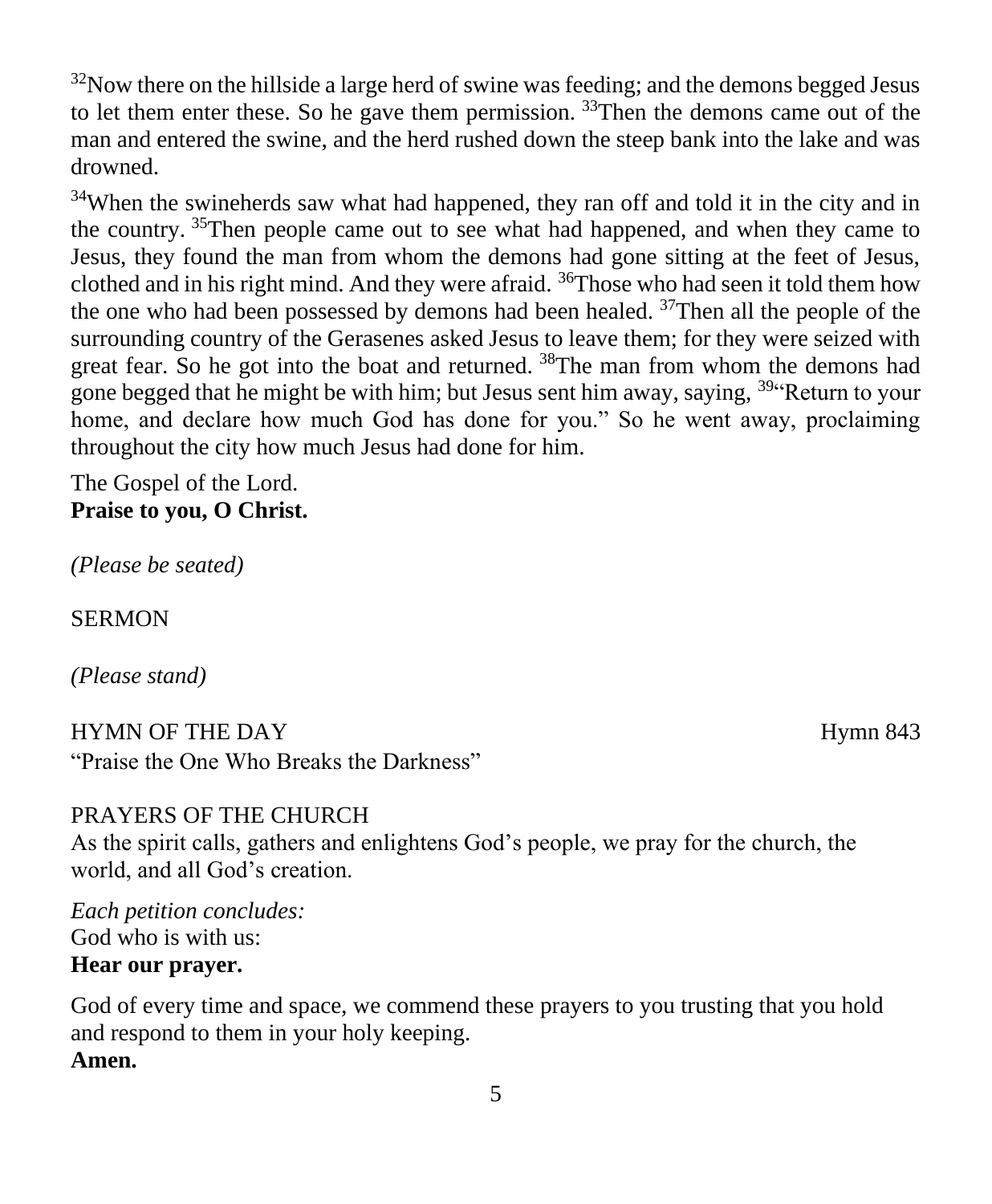PEACE The peace of the Lord be with you all. **And also with you.**

*(Please be seated)*

## MUSICAL OFFERING

# MEAL.

*(Please stand)*

GREAT THANKSGIVING The Lord be with you. **And also with you.** 

Lift up your hearts. **We lift them to the Lord.** 

Let us give thanks to the Lord our God. **It is right to give our thanks and praise.** 

Blessed are you, O God… …Power of the Most High, now and forever. **Amen.**

LORD'S PRAYER Lord, remember us in your kingdom and teach us to pray: **Our Father in heaven, hallowed be your name, your kingdom come, your will be done, on earth as in heaven. Give us today our daily bread. Forgive us our sins as we forgive those who sin against us. Save us from the time of trial and deliver us from evil. For the kingdom, the power, and the glory are yours, now and forever. Amen.**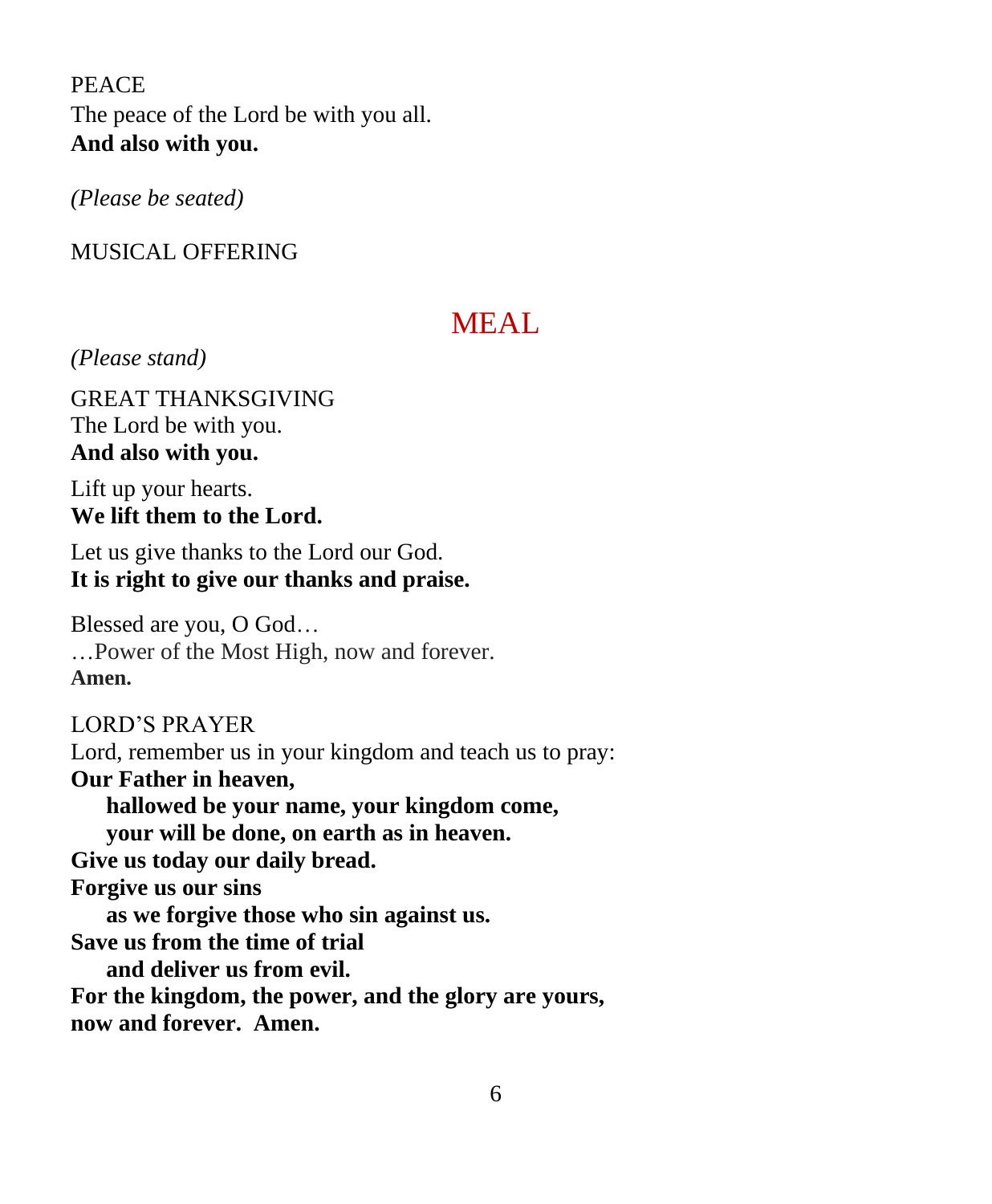*(Please be seated)*

**COMMUNION** *All are welcome to the Lord's table.*

*(Please stand)*

## POST-COMMUNION PRAYER

Let us pray. Wellspring of joy, through this meal you have put gladness in our hearts. Satisfy the hunger still around us, and send us as joyful witnesses, that your love may bring joy to the hearts of all people, through Jesus Christ our Lord. **Amen.**

## SENDING

BENEDICTION The God of peace, Father,  $\pm$  Son, and Holy Spirit, bless you, comfort you, and show you the path of life this day and always. **Amen.**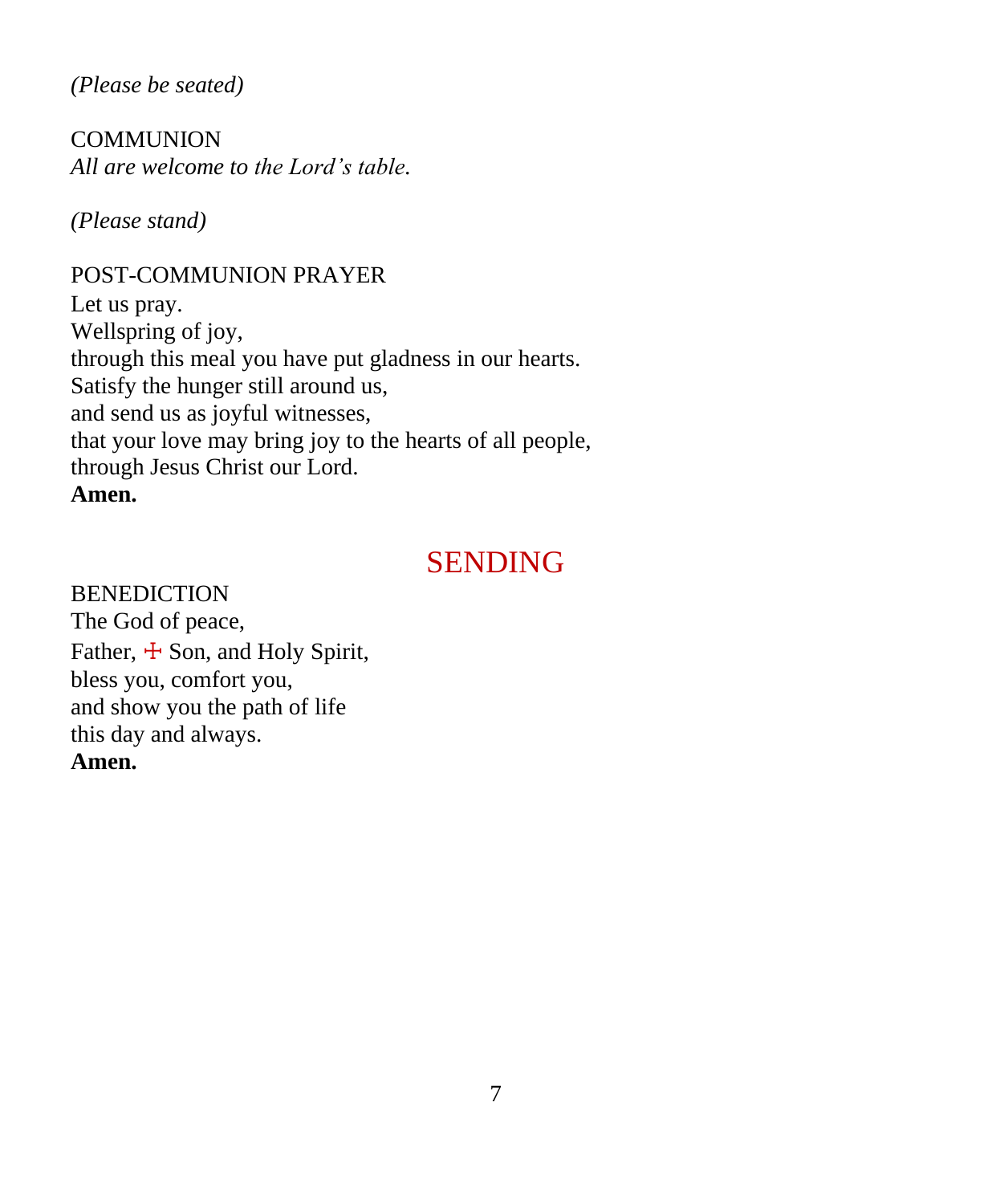#### EVENING HYMN "Watch, O Lord"



Text: Marty Haugen, b. 1950, based on a prayer attributed to Augustine Music: WATCH, O LORD, Marty Haugen Text and music  $\oslash$  2003 GIA Publications, Inc., giamusic.com. All rights reserved.<br>Reprinted under One License A-704052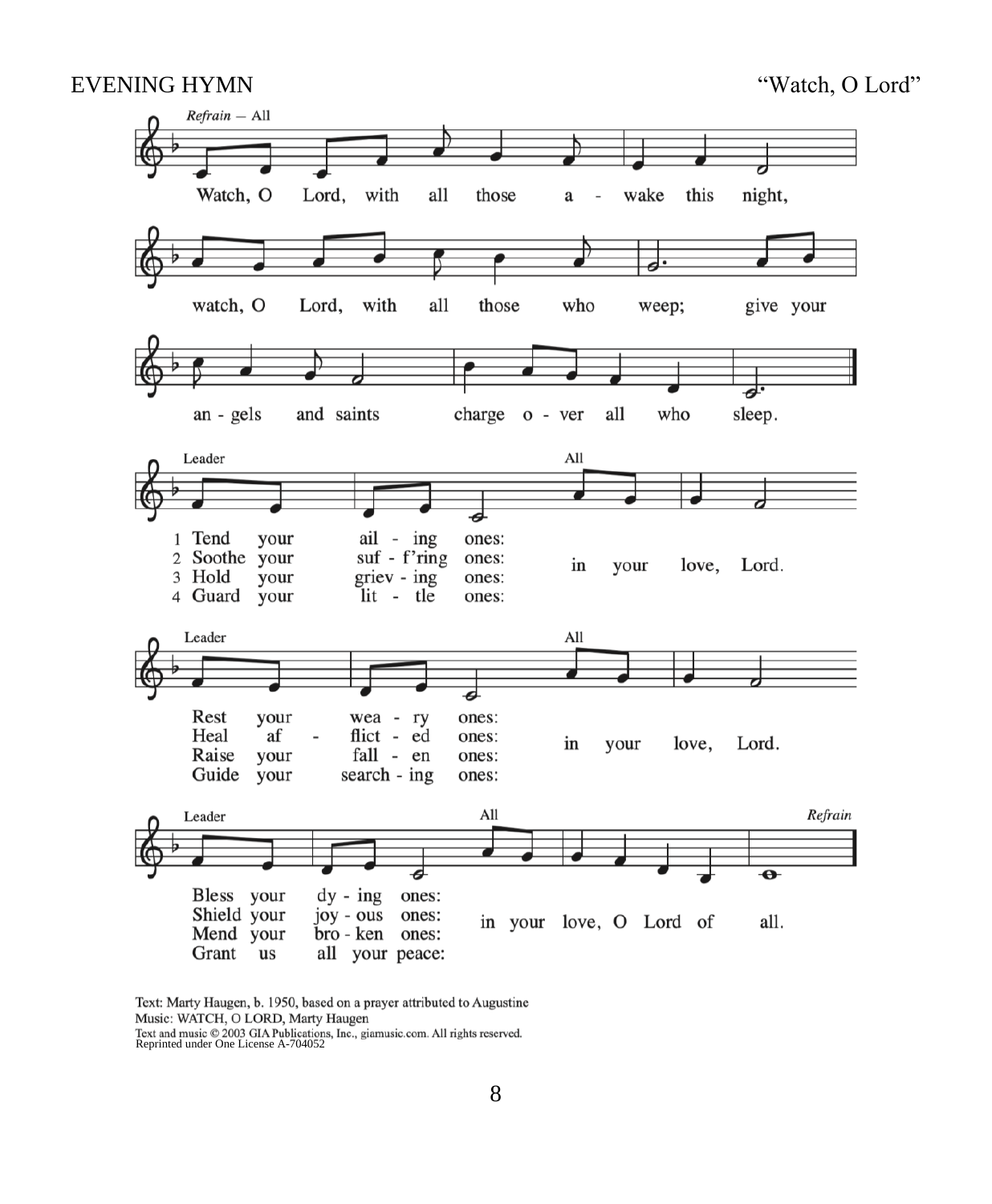DISMISSAL Go in peace. Love your neighbor. **Thanks be to God.**

MUSICAL MEDITATION